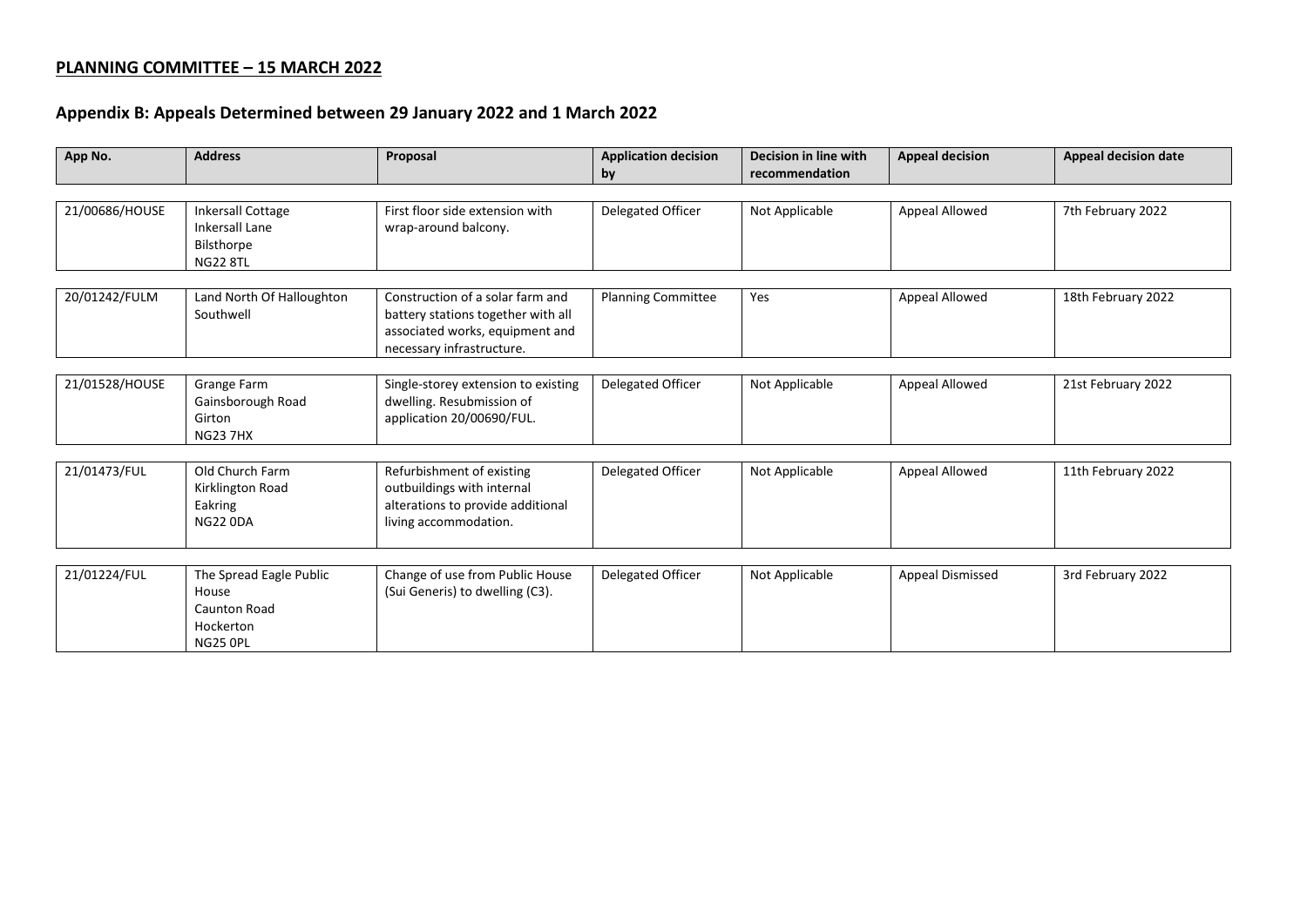| 21/01023/RMA    | Land At Rear Of 244<br>Beacon Hill Road<br>Newark On Trent                | Application for reserved matters<br>approval for 4no. town houses<br>with associated garages and new<br>access from Hutchinson Road                                                                                                                                                                                                                                                                                                                                     | Delegated Officer | Not Applicable | Appeal Dismissed        | 25th February 2022 |
|-----------------|---------------------------------------------------------------------------|-------------------------------------------------------------------------------------------------------------------------------------------------------------------------------------------------------------------------------------------------------------------------------------------------------------------------------------------------------------------------------------------------------------------------------------------------------------------------|-------------------|----------------|-------------------------|--------------------|
| 21/00638/FUL    | <b>Boundary House</b><br>Main Street<br>Hoveringham<br><b>NG147JR</b>     | Erection of a two bedroom<br>dwelling                                                                                                                                                                                                                                                                                                                                                                                                                                   | Delegated Officer | Not Applicable | <b>Appeal Dismissed</b> | 28th February 2022 |
| 20/02094/FUL    | Land Adjoining 124<br><b>High Street</b><br>Collingham<br><b>NG23 7NH</b> | Proposed new single detached<br>dwelling                                                                                                                                                                                                                                                                                                                                                                                                                                | Delegated Officer | Not Applicable | <b>Appeal Dismissed</b> | 25th February 2022 |
| 21/00263/FUL    | <b>Mccolls</b><br>Mansfield Road<br>Blidworth<br><b>NG21 ORB</b>          | Proposed two storey dwelling and<br>felling of 2no. trees (re-submission<br>of 20/01200/FUL)                                                                                                                                                                                                                                                                                                                                                                            | Delegated Officer | Not Applicable | Appeal Dismissed        | 25th February 2022 |
| 21/01888/HOUSE  | 67 Mansfield Road<br>Edwinstowe<br><b>NG21 9NW</b>                        | First floor side extension over<br>garage including roof and window<br>alterations                                                                                                                                                                                                                                                                                                                                                                                      | Delegated Officer | Not Applicable | Appeal Dismissed        | 24th February 2022 |
| 21/00018/ENFB   | 6 Windsor Road<br>Newark On Trent<br><b>NG24 4HS</b>                      | Appeal against Enforcement<br>Notice - Development not in<br>accordance with plans attached to<br>planning permission 20/00655/FUL                                                                                                                                                                                                                                                                                                                                      |                   | Not applicable | <b>Appeal Dismissed</b> | 28th February 2022 |
| 21/01441/CPRIOR | Mark Jarvis Racing<br>2 Middle Gate<br>Newark On Trent<br><b>NG24 1AG</b> | Application to determine if prior<br>approval is required for proposed<br>change of use from Shops (Class<br>A1), Financial and Professional<br>Services (Class A2), Betting Offices,<br>Pay Day Loan Shops or Casinos (Sui<br>Generis Uses) to Restaurants and<br>Cafés (Class A3), and for building<br>or other operations for the<br>provision of facilities for<br>ventilation, extraction and the<br>storage of rubbish as GPDO 2015<br>Schedule 2 Part 3 Class C. | Delegated Officer | Not Applicable | Appeal not Accepted     | 28th February 2022 |